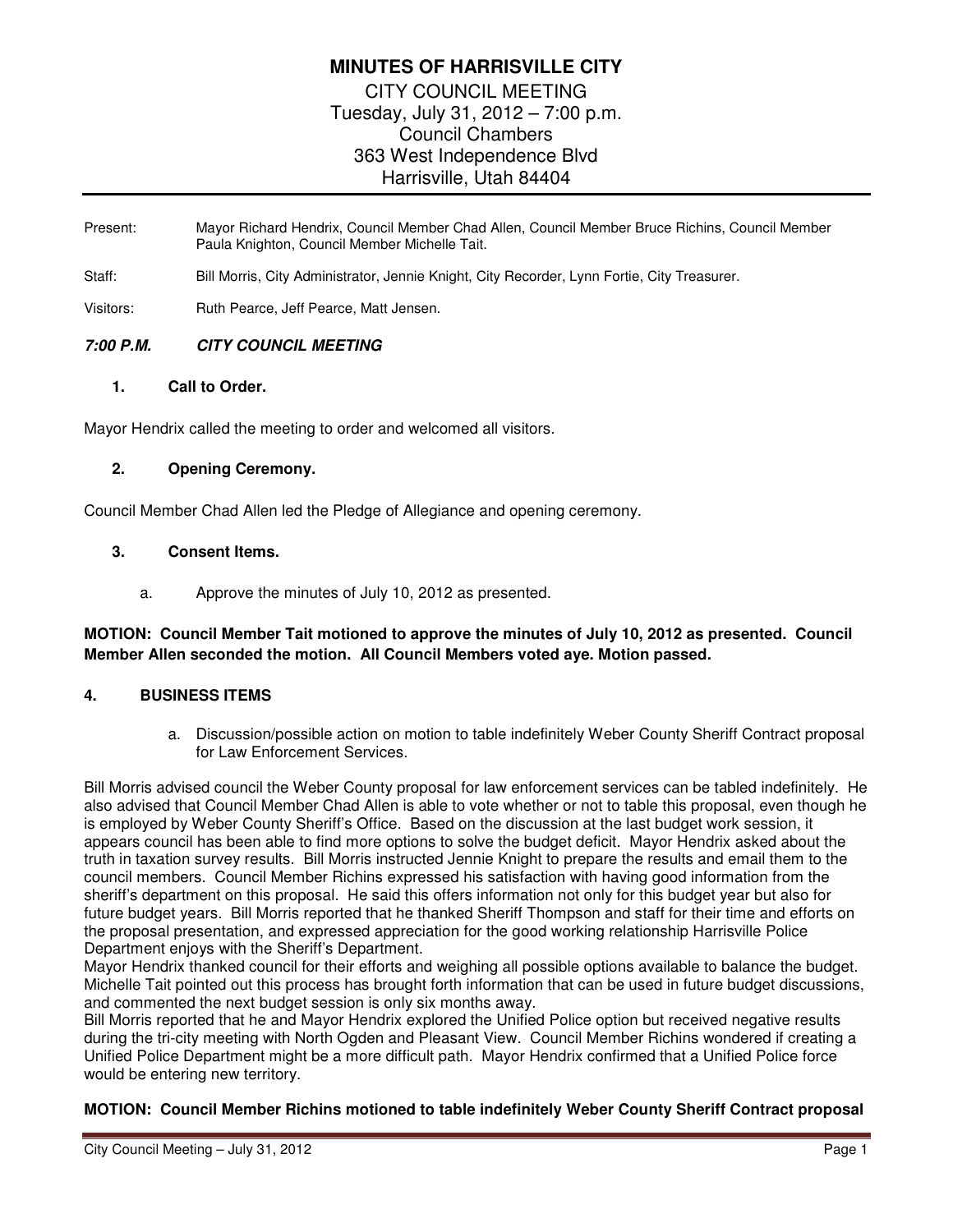## **for Law Enforcement Services. Council Member Tait seconded the motion. All Council Members voted aye. Motion passed**.

b. Discussion and/or possible action on Planning Commission recommendation for final approval of amended Phase 4 of Wildflower Subdivision with the addition of four lots.

Bill Morris reminded council of the proposed changes to Wildflower Subdivision Phase 4, which were discussed at a previous council meeting, adding four more lots to the development. He said the developer, Matt Jensen, will sign the developer's agreement and he will notarize the signature. He further stated that escrow is being setup and reminded the developer they have six months to have the plat recorded. If the plat is not recorded in that time frame they will be required to start over in the application process.

#### **MOTION: Council Member Allen motioned to give final approval to amended Phase 4 of Wildflower Subdivision with the addition of four lots. Council Member Richins seconded the motion. All Council Members voted aye. Motion passed.**

c. Discussion and/or possible action on Harrisville City Ordinance 454, an ordinance approving Harrisville City Planning Commission's recommendation for amending the General Plan Land Use Map for approximately 21.81 acres presently owned by Five "T" Corporation located approximately 600 feet west of Wall Avenue on the north side of North Street from Rural Residential and Commercial to Medium Density Residential. Also amending the Zoning Map for this same property from A-1 and CP-2 to R-1-10 for development of approximately 45 lots of varying sizes for single family homes a combination of A-1, RE-15, and R-1-10.

Bill Morris informed council of the need for a required detention pond in the early proposed design of this development. One of the lots will be recorded as an easement with an attached agreement with the HOA (Home Owner's Association), and the City for storm water retention. The area held in easement will also allow for public works to address the issue of snow removal, which is difficult in a cul-de-sac. The request will be for R-1-10 and A-1 lots. There will not be any RE-15. The R-1-10 lots will border the backside of the Deseret Industries building and the A-1 lots will border the already existing lots. The existing lots on West North Street have varying frontage sizes, some as low as 60 feet. Council Member Knighton clarified there are no adjustments being made to lots in the proposed subdivision. Bill Morris said the development will progress to medium density the closer the subdivision moves toward the DI. Council Member Allen expressed his concern with losing the commercial property. Bill Morris recognized the loss of commercial property, and said they will have opportunity to reallocate that commercial property along Hwy 89. He further explained that the development of the DI eliminated the possibility of future commercial development largely due to access. Council Member Knighton inquired as to how much land will be changed from A-1 to R-1-10. Using the current zoning map, Bill Morris pointed out the property involved with regard to current zoning. He recommended council include this loss of commercial property to institutional memory for future decisions regarding commercial property. The attached ordinance defines the zoning of each parcel.

**MOTION: Council Member Allen motioned to approve Harrisville City Ordinance 454, amending the General Plan Land Use Map from Rural Residential and Commercial to Medium Density Residential for land parcels 110420027, 30, and 31; also amending the Zoning Map for this same property from A-1 and CP-2 to A-1 and R-1-10. Council Member Tait seconded the motion.** 

**A Roll Call vote was taken.** 

| <b>Council Member Allen</b>              | Yes |
|------------------------------------------|-----|
| <b>Council Member Richins</b>            | Yes |
| <b>Council Member Knighton</b>           | Yes |
| <b>Council Member Tait</b>               | Yes |
| <b>Council Member Wilhelmsen Excused</b> |     |

**The motion passed 4-0.** 

d. Discussion and/or possible action on Harrisville City Ordinance 455, an ordinance approving Harrisville City Planning Commission's recommendation amending the Zoning Map to revert back in part from CP-2 to RE-15 for property at 417 North Harrisville Road.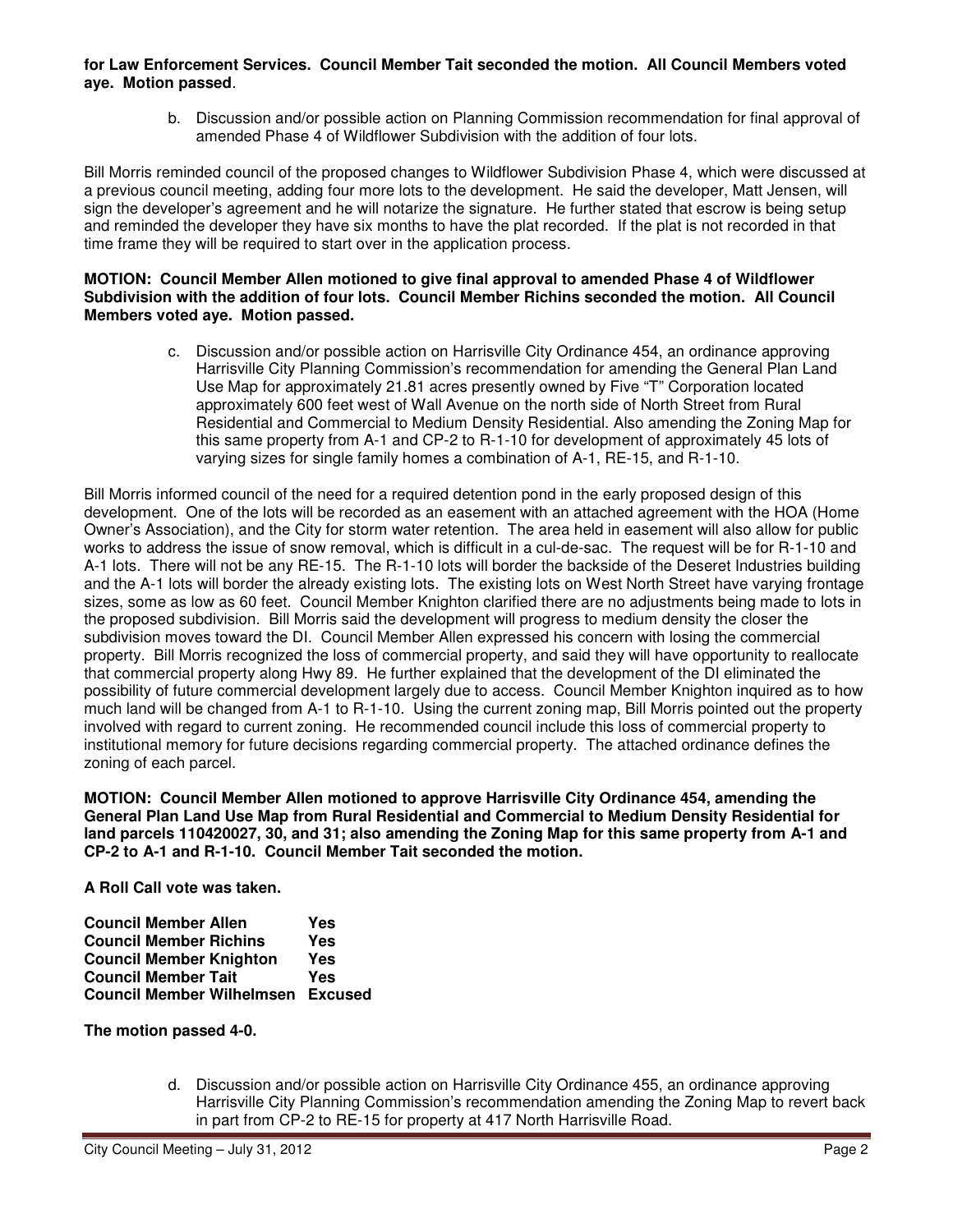Bill Morris explained this property was included in the application to become 7-eleven. Since the property will not be developed commercially, the property owners do not want to pay commercial taxes, and residential is not an allowed use in the commercial zone, so they asked that the property be changed back to residential. He referenced the parcel number in the ordinance and explained the original zone was RE-15. However, due to the lot size it does not meet qualifications for RE-15, so he changed the zoning to R-1-10. The required fees have been paid, and a public hearing was held on July 11, 2012.

#### **MOTION: Council Member Richins motioned to approve Harrisville City Ordinance 455. Council Member Allen seconded the motion. All Council Members voted aye. Motion passed**.

e. Discussion and/or possible action on Harrisville City Resolution 2012-06, a resolution increasing the rates for the Storm Water Utility fees for areas located in a Special Area Plan (SAP) Zone, and providing an effective date.

Bill Morris explained the city newsletter is sent to residents with the Bona Vista water billing. The city originally received a complaint from residents in the cottages subdivision about not receiving the newsletter. An agreement was reached to individually mail the newsletter to these residents, resulting in a significant increase in costs, since there is no individual water billing for these residents. The city newsletter is printed and mailed through Freedom Mailing Services. The city has recently received a similar complaint from residents in Golf Crest subdivision. They have an issue with the developer not sharing the monthly newsletter with the residents. With multiple residents in these areas, there is not money to fund this project. Bill Morris explained that storm water pamphlets are also sent out with the Bona Vista billing. Council Member Knighton inquired as to why the fees are not increased for the storm water pamphlets. Bill Morris said these fees are included as part of the education for storm water. This ordinance includes an increase in storm water fees to recoup the cost of mailing the city newsletter to these areas. This increase will cover only the cost of mailing, not the printing and stuffing of the newsletter. Council Member Allen asked what cost the city will incur on this distribution. Bill Morris said the cost will be a few hundred dollars a month. Council Member Richins asked how many households are affected. Bill Morris said they are still developing some of these areas, the final number is not known. Council Member Richins said he hopes this will open the lines of communications for these households and the city.

#### **MOTION: Council Member Tait motioned to approved Harrisville City Resolution 2012-06. Council Member Allen seconded the motion with clarification the effective date will be September 1, 2012.**

**A Roll Call vote was taken.** 

| <b>Council Member Allen</b>    |                                          | Yes |
|--------------------------------|------------------------------------------|-----|
| <b>Council Member Richins</b>  |                                          | Yes |
| <b>Council Member Knighton</b> |                                          | Yes |
| <b>Council Member Tait</b>     |                                          | Yes |
|                                | <b>Council Member Wilhelmsen Excused</b> |     |

## **Motion passed 4-0.**

## **4. Public Comments.**

No public comments were offered.

## **5. Mayor/ Council Follow-up.**

Mayor Hendrix noted most issues have been addressed in the regular meeting.

## **6. Adjourn.**

Mayor Hendrix motioned to adjourn at 7:31 pm.

## **7. BUDGET/HERITAGE DAYS WORK SESSION-**

Mayor Hendrix called the budget work session to order. He said there is a \$24,000 deficit that will have to come from the rainy day fund to balance the budget as the final draft stands. He said there is still the possibility of the budget balancing over the course of the next year if revenue from building permits and sales tax increases. He informed council of a recent meeting Max Jackson, Harrisville Police Chief, had with the General Manager at Wal